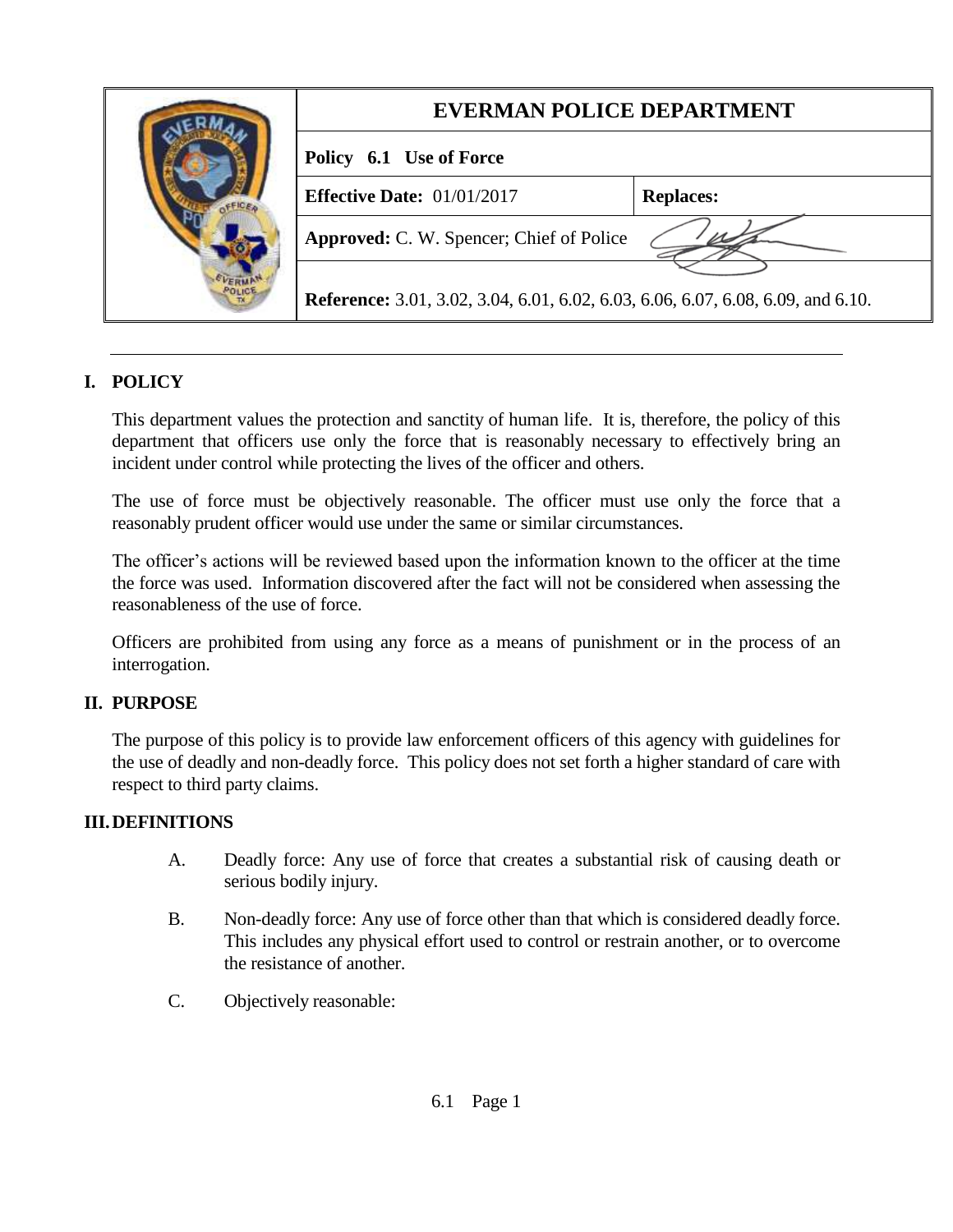- 1. This term means that, in determining the necessity for force and the appropriate level of force, officers shall evaluate each situation in light of the known circumstances, including, but not limited to, the seriousness of the crime, the level of threat or resistance presented by the subject, and the danger to themselves and the community.
- 2. In evaluating the reasonable application of force, officers may consider their own age, size, strength, skill level with department weapons, state of health, and the number of officers opposing the number of suspects.

# **IV. PROCEDURES**

#### A. Use of non-deadly force

- 1. Where deadly force is not authorized, officers may use only that level of force that is objectively reasonable and necessary to bring an incident under control. (TBP: 6.01)
- 2. Officers are authorized to use department-approved, non-deadly force techniques and issued equipment when one or more of the following apply:
	- a. To protect the officer or others from physical harm.
	- b. To lawfully restrain or subdue a resistant individual.
	- c. To bring an unlawful situation safely and effectively under control.

# B. Use of deadly force

Law enforcement officers are authorized to use deadly force when one or both of the following apply:

- 1. To protect the officer or others from what is reasonably believed to be an immediate threat of death or serious bodily harm. (TBP: 6.02)
- 2. To prevent the escape of a fleeing violent felon whom the officer has probable cause to believe will pose a significant threat of death or serious physical injury to the officer or others. Where practicable, prior to discharge of the firearm, officers shall identify themselves as law enforcement officers and state their intent to shoot.
- C. Deadly Force Restrictions
- 1. Warning shots shall not be fired. (TBP: 6.09)
- 2. Firearms shall not be discharged at a moving vehicle in an attempt to disable the vehicle.
- 3. Because of the low probability of penetrating a vehicle with a handgun, officers threatened by an oncoming vehicle should attempt to move out of its path, if possible, instead of discharging a firearm at it or any of its occupants. However, if an officer reasonably believes that a person is immediately threatening the officer or another person with deadly force by means of a vehicle, an officer may use deadly force against the driver of the vehicle.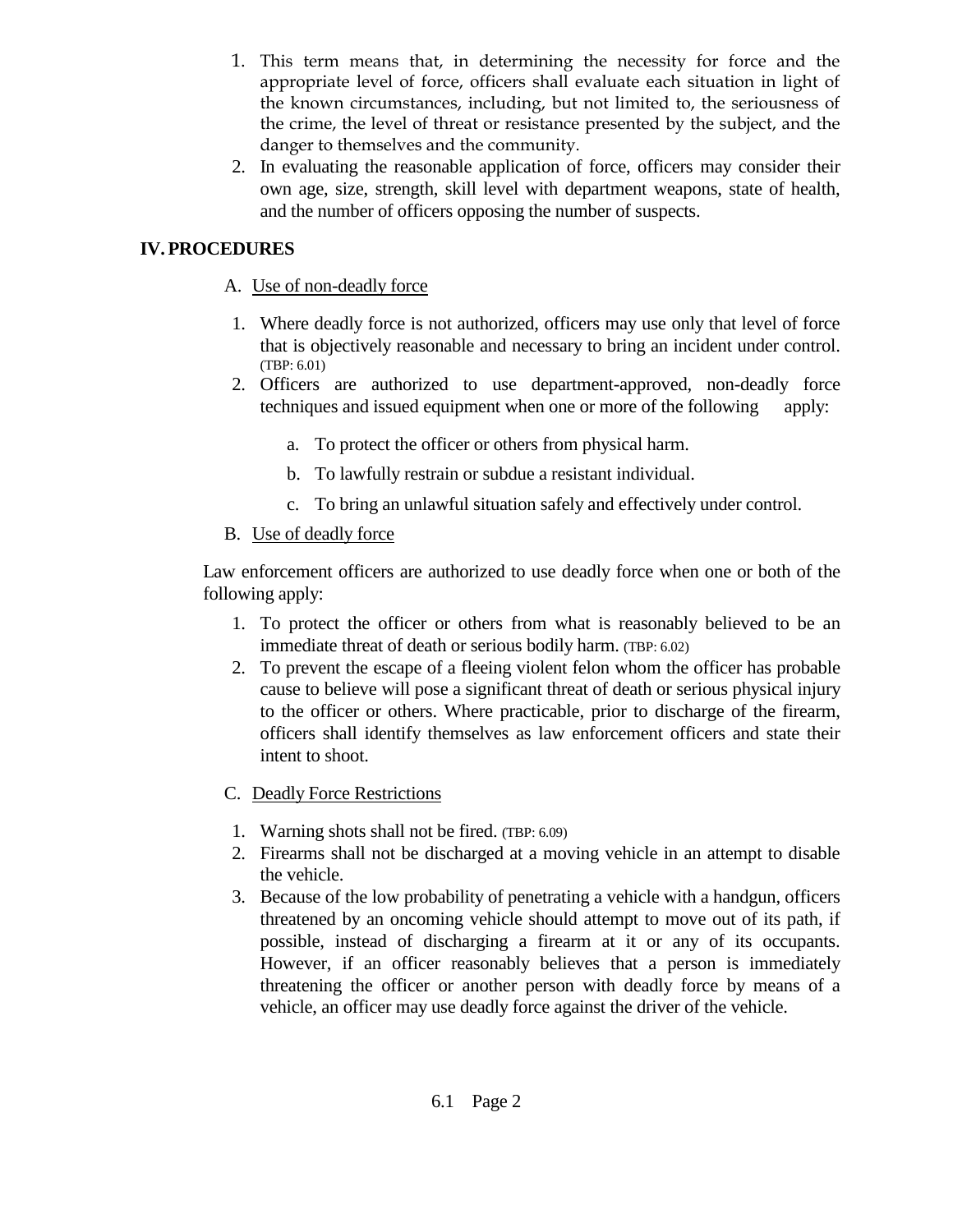4. Officers may use deadly force to destroy an animal that represents a threat to public safety or as a humanitarian measure if the animal is seriously injured and the officer reasonably believes that deadly force can be used without harm to the officer or others. In these circumstances, a supervisor shall be contacted prior to the use of deadly force if time permits.

#### **V. LIMITATIONS ON FORCE**

The following acts associated with the use of force are prohibited:

- A. Application of a choke hold or carotid-control holds, except when the officer reasonably believes such holds are the only means of protecting himself or herself or another person from an imminent threat of serious physical injury or death and the use of deadly force would be authorized.
- B. Use of Streamlites or Kel-lites or other flashlights as batons. An officer may use a flashlight or other object designed for a use other than as a weapon only to defend himself or herself or another from imminent serious bodily injury or death and then only if departmentally sanctioned methods are not available or are impractical. The use of a flashlight or other alternative weapon under such circumstances, depending on the manner of use, may be deemed an application of deadly force.

# **VI. TRAINING**

- A. All officers shall receive training in the use of their firearms and all nonlethal weapons authorized by the department, hands-on arrest and defensive tactics, as well as the "Use of Force" policy prior to performing any law enforcement duties.
- B. All officers shall be trained and qualified with their firearms at least annually. (TBP: 3.01, 3.02)
- C. All officers shall receive training in the department's "Use of Force" policy at least annually. (TBP: 3.02)
- D. All officers shall receive hands-on arrest and defensive-tactics training at least every two years. (TBP: 3.06)
- E. Officers shall receive training in all non-lethal weapons issued or used by the department and demonstrate proficiency with those weapons at least every two years. (TBP: 3.04)
- F. All use-of-force training shall, at a minimum, comply with the standards established by TCOLE.

# **VII. REPORTING USE OF FORCE** (TBP: 6.03, 6.06)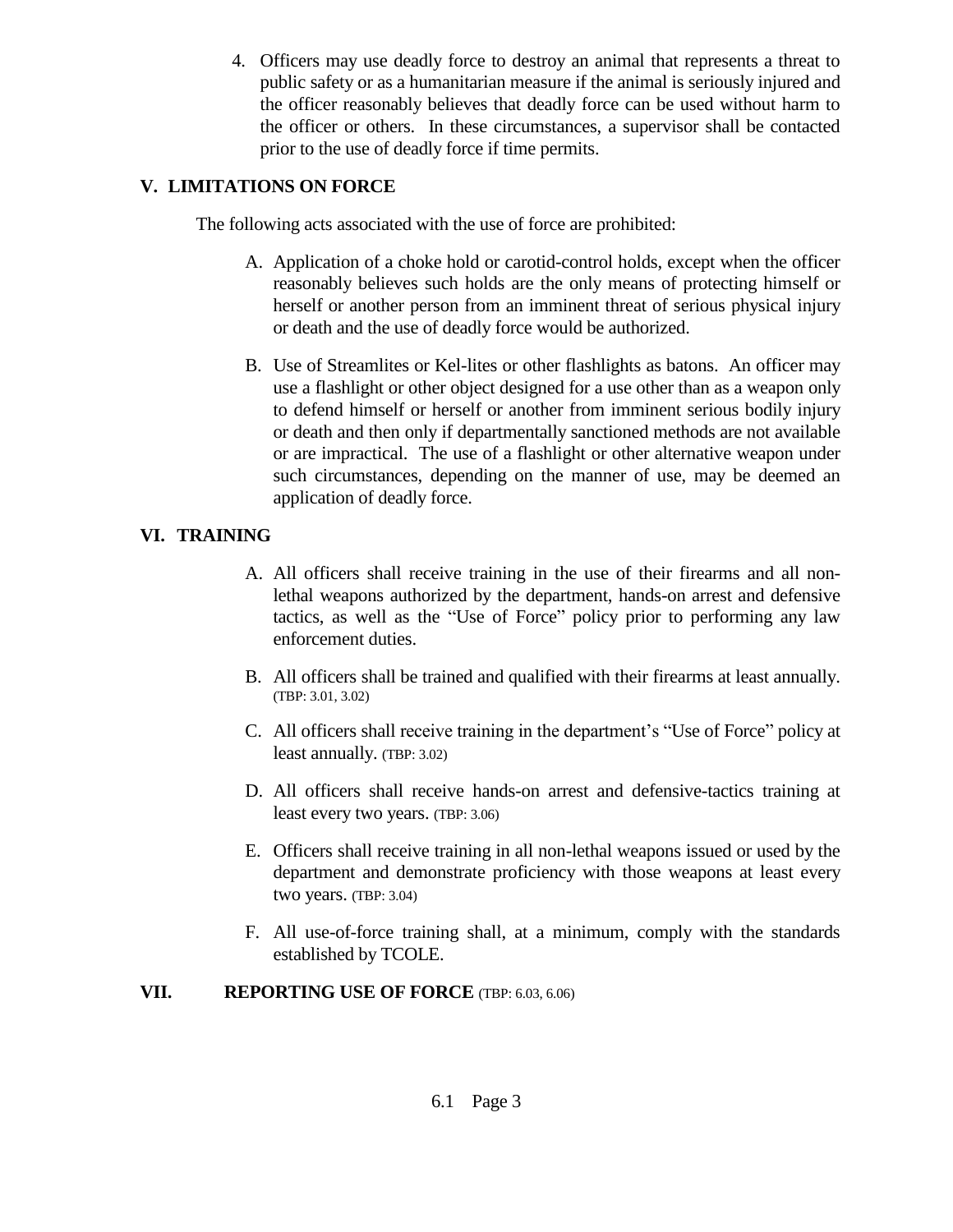- A. Officers shall document any application of force except for those arising in training, departmental demonstrations, or off-duty recreational activities.
- B. If officers have employed any use of physical force (other than the routine use of handcuffs or use of a firm grip to direct the movements of a subject) or used any impact, electrical, or chemical weapons, or pointed or discharged any firearm, they shall first provide for appropriate medical aid for the subject (TBP: 6.07) and then they will do the following:
- 1. Immediately notify the on-duty or on-call supervisor of any use of force or discharge of a weapon. The supervisor shall determine if an immediate investigation is required.
- 2. In the event of any firearms discharge or serious physical injury, the supervisor shall immediately notify the Chief of Police.
- 3. Photographs of the subject will be taken as soon as possible after the use of force to document any injury or lack of injury.
- 4. Submit a use-of-force form to the Chief of Police prior to the end of shift describing the incident, the force used, and any medical aid rendered. The use of force form shall be in addition to any other required reports.

# **VIII. DEPARTMENTAL REVIEW**

- A. Review
- 1. The officer's supervisors and the Chief of Police shall review all reported uses of force to determine the following:
	- a. If departmental orders were violated.
	- b. The relevant departmental policy was clearly understandable and effective enough to cover the situation.
	- c. Departmental training was adequate.
	- d. Departmental equipment operated properly.
- 2. At least annually, the Chief of Police shall conduct an analysis of use-of force incidents to be made available to the public and to determine if additional training, equipment, or policy modifications may be necessary. (TBP: 6.10.)
- B. Internal Investigations
- 1. An internal investigation will be conducted on any firearms discharge (other than training), and any other use of deadly force by any member of the department. An internal investigation may be conducted on other use- of- force incidents if a violation of law or department policy is suspected. In addition to the internal investigation, a criminal investigation shall also be conducted of any incident involving the discharge of firearms or any other use of force